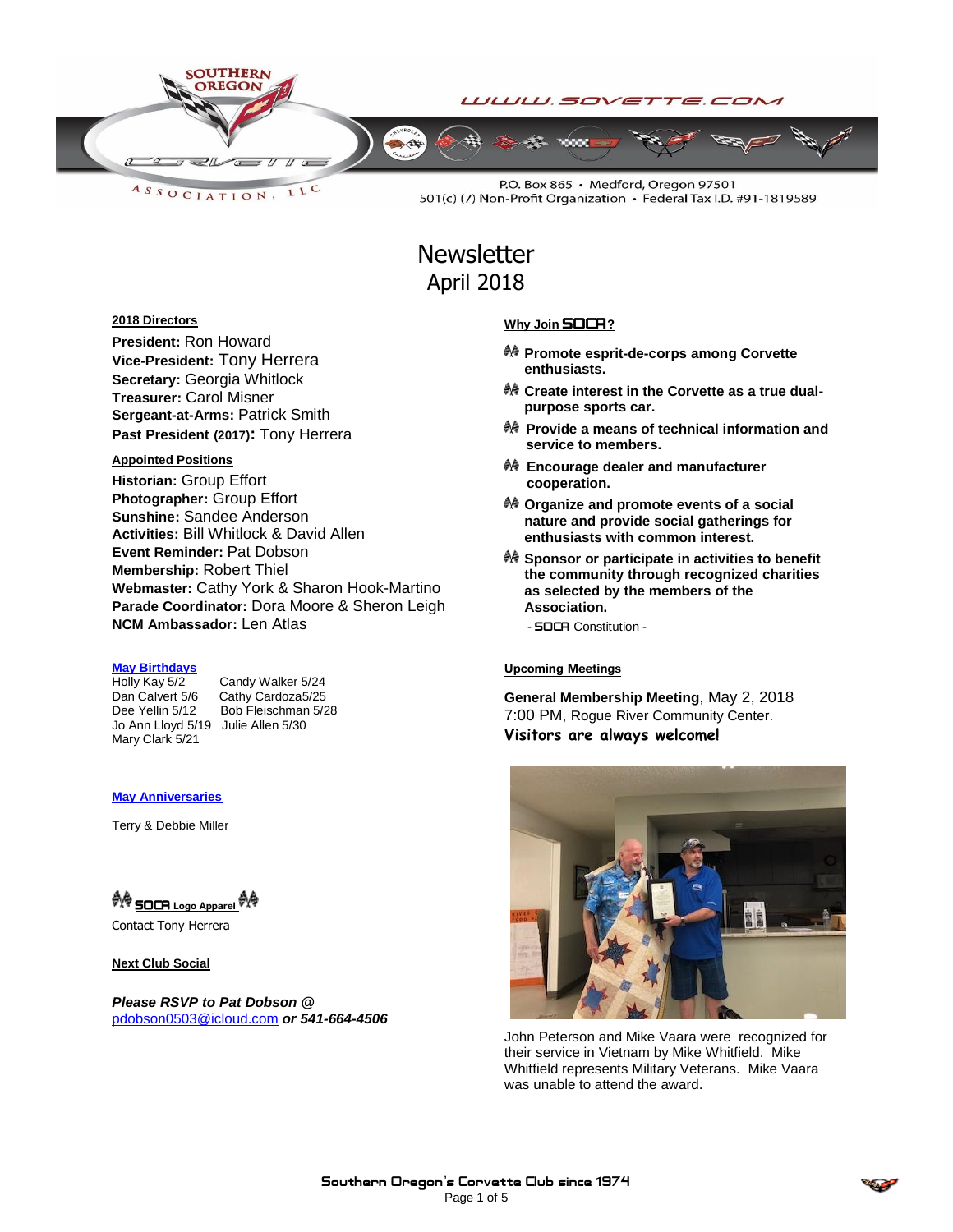### Events & Activities

April 14th, Pear Blossom Parade. Meet at 8:45am at the lower lot at Macy's. This is NOT a candy throw. After the parade we will have lunch at the Roadhouse Grill, 2699 W. Main St in Medford

April 21st, SOCA Event and Social. 9:00am - 12:00noon Terry Richards will be putting on an Auto Detailing Clinic. This clinic is an educational course in professional detailing that covers all facets of your car, inside and out. LOCATION: Industrial Finishers, 1018 Fisher Ave; Medford. After the clinic, we will attend the 2018 Rod & Custom Car Show at the Jackson County Expo. There will be special parking for our Corvettes. At 6:00pm is the SOCA dinner at the Asian Grill located at 1250 Biddle Rd; Medford.

May 5th, Magical Merlin Parade. This IS a candy throw. After the parade we will have lunch at the Galice Resort.

May 19th, SOCA Social Bar B Que at the Peterson's in Grants Pass. Info. TBA

June 2nd, Southern Ore. 7th Charity Car Show. NOTE: This was the Southern Ore. Misfits Show & Shine. Same event, different name. Details TBA

June 16th, Medford Cruise Classic Car Show,(Medford Cruise) Details at www.medfordcruise.org

June 23th, SOCA Social. Drive and dinner. The drive will be from Canyonville to Shady Cove. Details TBA.

June 30th, Rooster Crow Parade. This IS a candy throw. Lunch location TBA.

July 4th, (THIS IS A WEDNESDAY), Eagle Point Parade. This IS a candy throw. NOTE: We are working on a convenient exit strategy.

July 7th, Roseburg-Canyonville Graffiti Night Cruise. Details at GraffitiWeekend.com

July 21st, SOCA Social. Drive and dinner. Details TBA.

August 4th, Drive to Loon Lake. This is a beautiful lake 20 miles east of Reedsport off highway 38. It boasts one of the finest campgrounds with a warm, sandy beach.

August 18th, SOCA Social. Drive and dinner. Details TBA.

September 1st, Diamond Lake End of Summer Celebration. Details TBA.

September 8th, Jim Sigel Show & Shine. Details TBA

September 15th, SOCA Social. Drive & dinner. Details TBA

October 6th, 28th Annual Sea Cruise Car Show in Crescent City. Details TBA

October 20th, SOCA Social, Details TBA

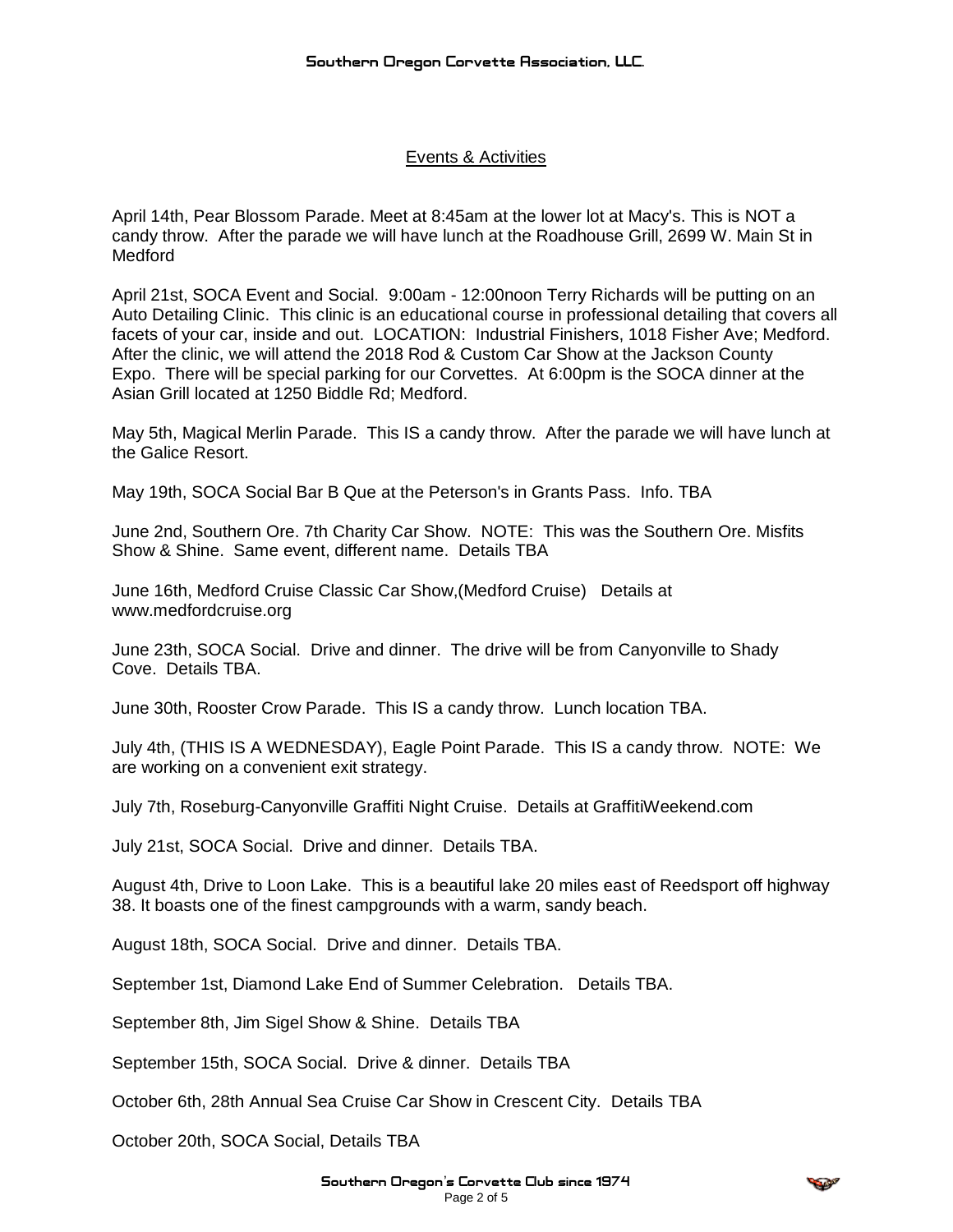November 17th, SOCA Social, TBA.

November 22nd, Thanksgiving

December 1st, Grants Pass Christmas Parade. Detail TBA

December 8th, SOCA Christmas Party at Taprock restaurant in the Evergreen room in Grants Pass @ 6:00pm. Details TBA.

> For additional events, information and links, go to the S.O.C.A. website Events Page <http://www.sovette.com/default.asp?pg=activities>

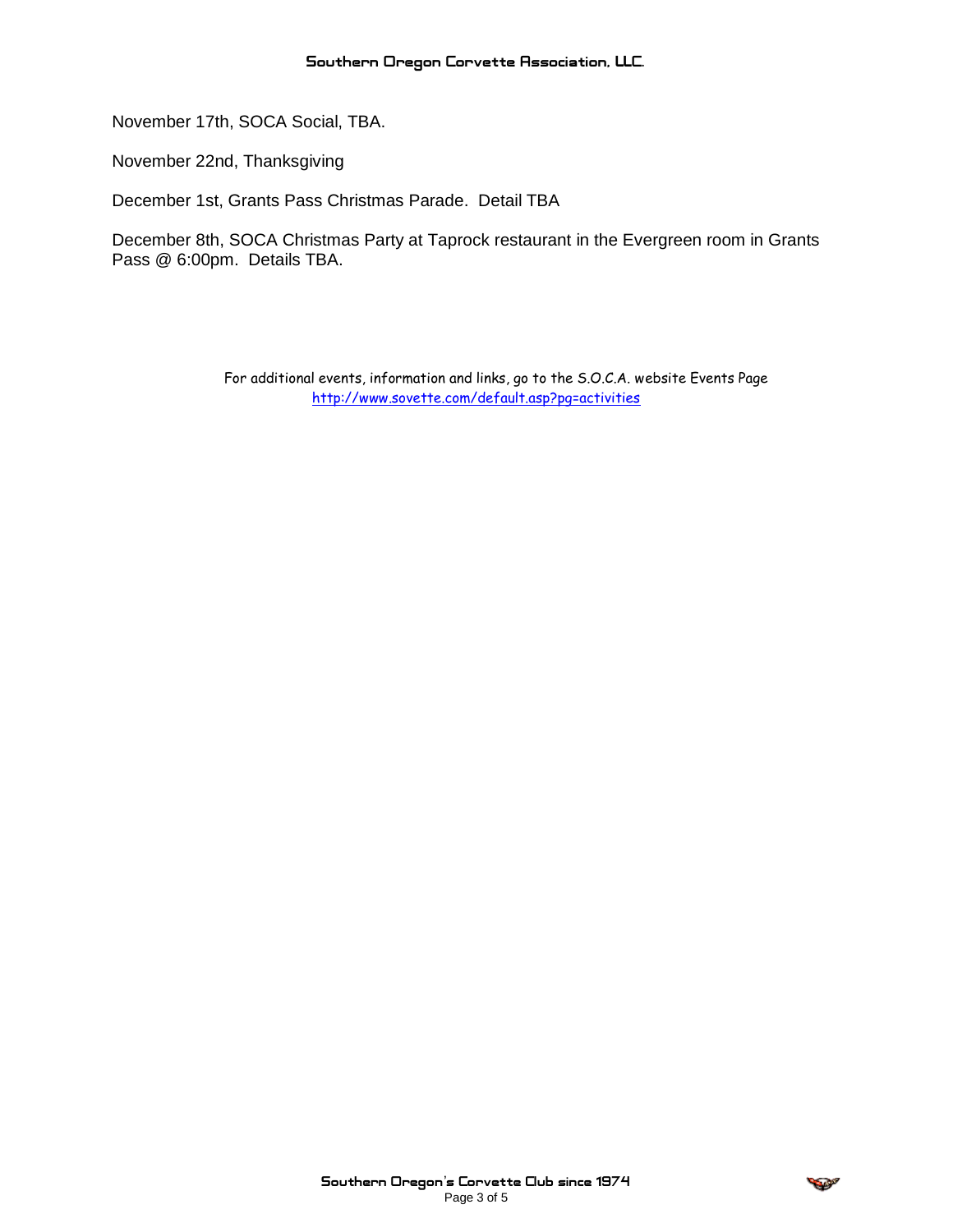

## **Some Common Automotive Terminology - Car & Driver Magazine (Dec 2017)**

**A-Pillar -** The forward most structural element on either side of a car's windshield that supports the roof.

**Anti-Roll Bar -** A suspension cornponent designed to help a vehicle resist body roll. It works by connecting tile right and left sides of the suspension and opposing any unequal vertical movement between the wheels.

**Automatic Rev Matching -** BMW, Cadillac, Chevrolet, Honda, Mini, Nissan, and Porsche offer a feature that automatically raises engine speed to match transmission speed on downshifts, rendering a heel-andtoe downshift unnecessary.

**Ball Joint -** A flexible joint consisting of a ball and socket used primarily on front suspensions and your shoulders because it can accommodate a wide range of angular motion.

**Boost -** The increase above atmospheric pressure inside an engine's intake manifold created by a supercharger or a turbocharger.

**Brake Torqueing -** A technique used on automatic-transmission equipped vehicles to improve initial acceleration by holding the brake pedal with one's left foot while pressing the accelerator with the right, thus increasing engine rpm while keeping the vehicle station- and releasing the brake at the elevated rpm generally improves off-the-line acceleration

**Catalytic Converter -** An exhaust-mounted component that drives chemical reactions among the exhaust gases to reduce environmentally unfriendly emissions. The catalytic material is typically made from a combination of precious metals such as platinum, rhodium, and palladium

**Coast- Down Test -** Performed on a flat surface and ideally in wind-free conditions, this test determines the sum of all driveline friction, tire rolling resistance, and aero drag working against a vehicle in motion. The vehicle is timed as it coasts in neutral from a set speed to zero rnph. The findings are used to conduct laboratory fuel-economy tests.

**de Dion Suspension -** A suspension design that uses a rigid element (de Dion tube) to connect the wheels and keep them parallel. It differs from a live axle by mounting the differential to the body and sending power to the wheels via half-shafts. Largely relegated to history's dustbin and the Smart Fortwo.

**Drag Coefficient -** A unitless measure of the aerodynamic "slipperiness" of an object, commonly abbreviated as "Cd," A Cd near 0.30 is considered low, thus slippery. The 1989 Lincoln Town Car scored a middling 0.46.



**Five-to-60 -** A test that attempts to produce real- world acceleration numbers by eliminating an aggressive launch. The test driver allows the vehicle to roll at a steady 5 mph and then floors the accelerator, recording the time it takes to reach 60 mph. The test can expose turbo lag and often favors vehicles with output low in the rev range.

**Fuel Injection –** A system that controls the amount of fuel delivered to an engine by mechanical or electronic means using pumps and injectors. Direct injection places the injectors inside each combustion chamber; port injection puts an injector in each cylinder's intake port; and the now defunct throttle-body injection is mounted in an intake housing.

**g -** A unit of measure for acceleration commonly used to describe cornering grip. One **g** is equivalent to the rate at which any object accelerates when dropped at

sea level. In a car cornering at 1.00 g, the driver is pushed against the side of the seat by a force equal to that of gravity keeping us stuck to the ground.

**Horsepower –** The unit of engine power. One horsepower is equivalent to the power needed to lift 550 pounds one foot off the ground in one second, or to lift one pound 550 feet in one second.